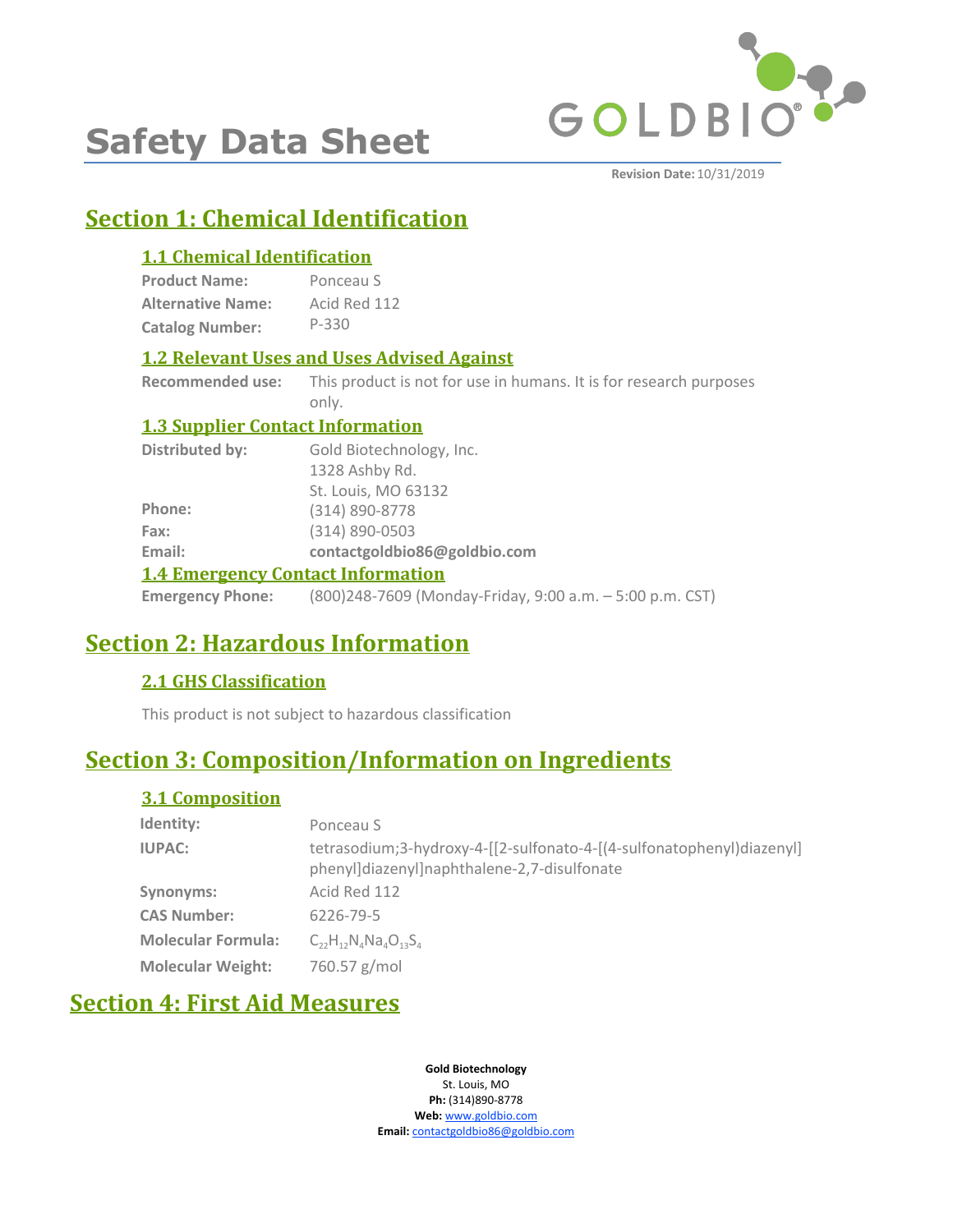### **4.1 Detailed First Aid Measures**

| Inhalation:                | If breathed in, move person into fresh air. If not breathing, give<br>artificial respiration. Consult a physician.                                    |
|----------------------------|-------------------------------------------------------------------------------------------------------------------------------------------------------|
| Skin:                      | Immediately wash skin copiously with soap and water. Take victim<br>immediately to hospital. Consult a physician.                                     |
| Eye:                       | Immediately rinse out with water for at least 15 minutes. Assure<br>adequate flushing by separating the eyelids with fingers. Consult a<br>physician. |
| Ingestion:                 | Wash out mouth with water. Drink plenty of water. Consult a<br>physician. Never give anything by mouth to an unconscious person.                      |
| <b>Notes to Physician:</b> | Treat symptomatically and supportively.                                                                                                               |

## **4.2 Most Important Symptoms And Effects, Either Acute Or Delayed**

The most important known symptoms and effects are described in the labeling (see section2). And /or in section 11.

### **4.3 Indication of immediate medical attention and special treatment needed**

Not available

# **Section 5: Fire Fighting Measures**

### **5.1 Conditions of flammability:**

Not flammable or combustible.

### **5.2 Suitable extinguishing media:**

Use water spray, alcohol-resistant foam, dry chemical or carbon dioxide.

### **5.3 Specific hazards arising from the chemical**

During a fire, highly toxic gases may be generated by thermal decomposition or combustion – Carbon Oxides, Nitrogen Oxides (NOx), Sulfur Oxides, Sodium Oxides.

### **5.4 Specific protective actions for fire-fighters:**

Wear self-contained breathing apparatus and protective clothing to prevent contact with skin and eyes.

# **Section 6: Accidental Release Measures**

### **6.1 Personal precautions, protective equipment and emergency procedures:**

Use personal protective equipment. Avoid breathing vapors, mist or gas. Ensure adequate ventilation.

## **6.2 Environmental precautions:**

Do not let product enter drains.

#### **6.3 Methods and materials for containment and cleaning up:**

Soak up with absorbent material, discard.

# **Section 7: Handling and Storage**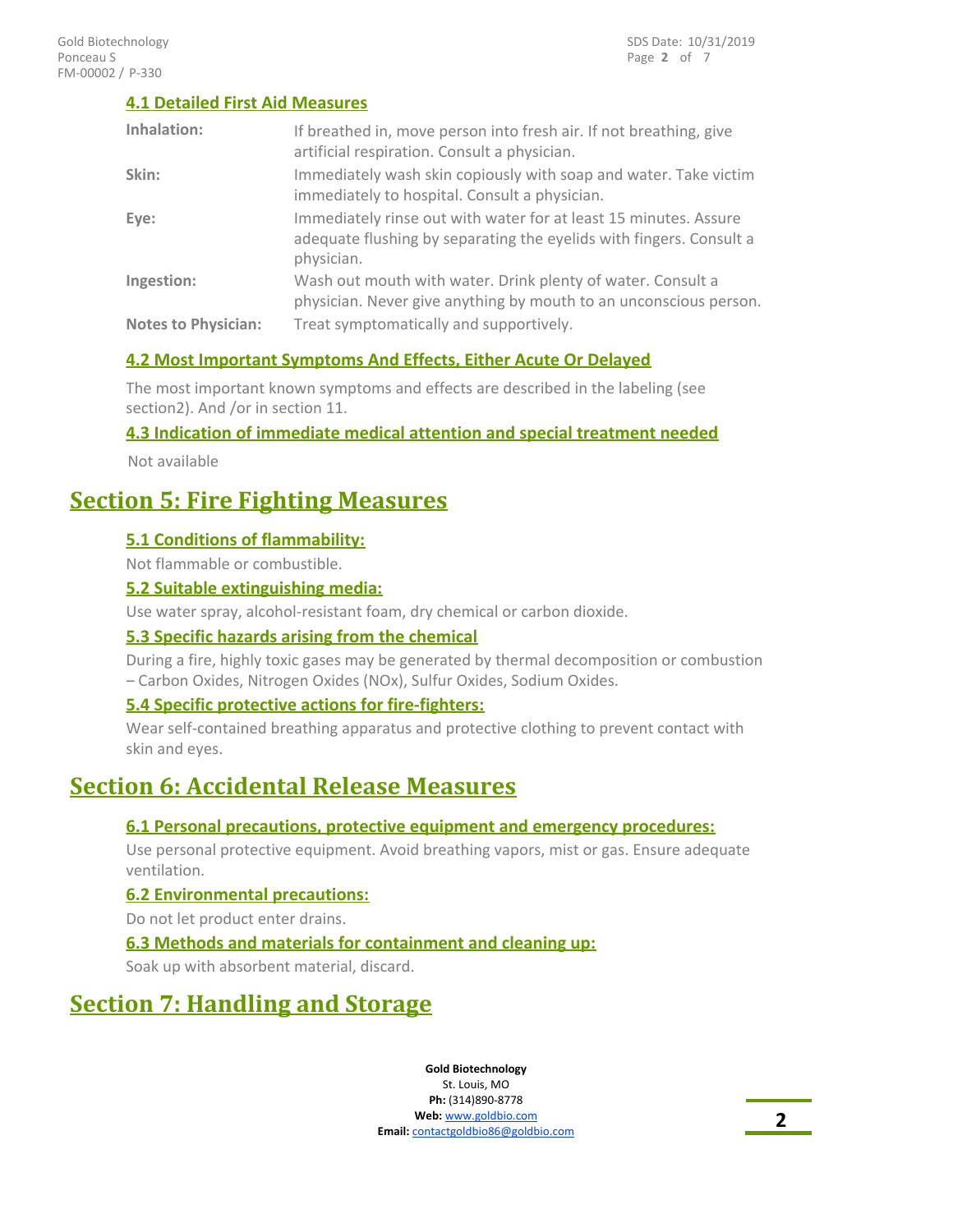Page **3** of 7 SDS Date: 10/31/2019

#### **7.1 Precautions for safe handling:**

Always wear personal protective equipment (PPE, see section 8).

#### **7.2 Conditions for safe storage, including and incompatibilities:**

Keep container tightly closed. Store in a dry and well-ventilated place.

Store desiccated at room temperature.

# **Section 8: Exposure Controls / Personal Protection**

#### **8.1 Control Parameters:**

Contains no substances with occupational exposure limit values.

#### **8.2: Appropriate engineering controls:**

Contains no substances with occupational exposure limit values.

#### **8.3 Personal Protective Equipment (PPE):**

**Eye/Face Protection:** Safety glasses with side-shields conforming to EN166. Use equipment for eye protection tested and approved under appropriate government standards such as NIOSH (US) or EN 166(EU).

**Skin Protection:** Handle with gloves. Gloves must be inspected prior to use. Use proper glove removal technique - without touching outer surface of glove - to avoid skin contact with this product. Dispose of contaminated gloves after use in accordance with applicable laws and good laboratory practices. Wash and dry hands. The type of protective equipment must be selected according to the concentration and amount of the dangerous substance at the specific workplace.

**Respiratory Protection:** Where risk assessment shows air-purifying respirators are appropriate use a full-face particle respirator type N100 (US) or type P3 (EN 143) respirator cartridges as a backup to engineering controls. If the respirator is the sole means of protection, use a full-face supplied air respirator. Use respirators and components tested and approved under appropriate government standards such as NIOSH (US) or CEN (EU).

**Other Protective Clothing or Equipment:** Wear appropriate protective clothing to prevent exposure.

# **Section 9: Physical and Chemical Properties**

#### **9.1 General chemical and physical properties**

| Appearance:            | Deep red crystalline powder |
|------------------------|-----------------------------|
| Odor:                  | Not Available               |
| <b>Odor Threshold:</b> | Not Available               |
| pH:                    | Not Available               |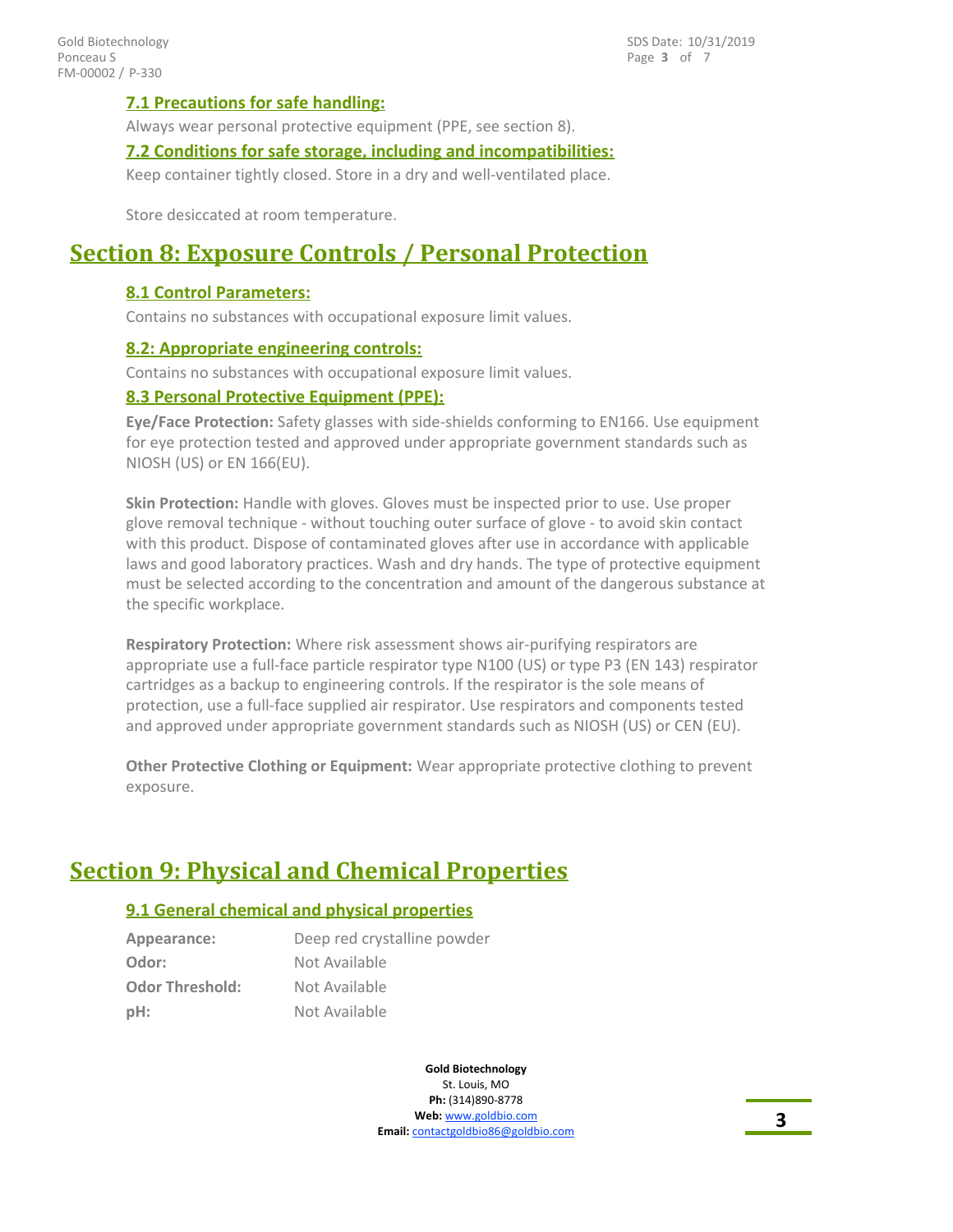| <b>Melting Point:</b>                            | Not Available |
|--------------------------------------------------|---------------|
| <b>Freezing Point:</b>                           | Not Available |
| <b>Boiling Point/Range:</b>                      | Not Available |
| <b>Flash Point:</b>                              | Not Available |
| <b>Evaporation Rate:</b>                         | Not Available |
| <b>Lower Explosion Limit:</b>                    | Not Available |
| <b>Upper Explosion Limit:</b>                    | Not Available |
| <b>Vapor Pressure:</b>                           | Not Available |
| <b>Vapor Density:</b>                            | Not Available |
| <b>Relative Density:</b>                         | Not Available |
| Solubility:                                      | Not Available |
| <b>Partition Coefficient</b><br>n-octanol/water: | Not Available |
| <b>Auto-Ignition</b><br>Temperature:             | Not Available |
| Decomposition<br>Temperature:                    | Not Available |
| <b>Viscosity:</b>                                | Not Available |

# **Section 10: Stability and Reactivity Data**

### **10.1 Reactivity:**

Not available

#### **10.2 Chemical Stability:**

Stable under recommended storage conditions.

#### **10.3 Possibility of hazardous reactions:**

Not available.

#### **10.4 Conditions to avoid:**

Incompatible materials.

#### **10.5 Incompatible materials:**

Strong oxidizing agents.

### **10.6 Hazardous decomposition products:**

Hazardous decomposition products formed under fire conditions. – Carbon Oxides, Nitrogen Oxides (NOx), Sulfur Oxides, Sodium Oxides.

# **Section 11: Toxicological Information**

### **11.1 Toxicological effects**

**Acute toxicity:**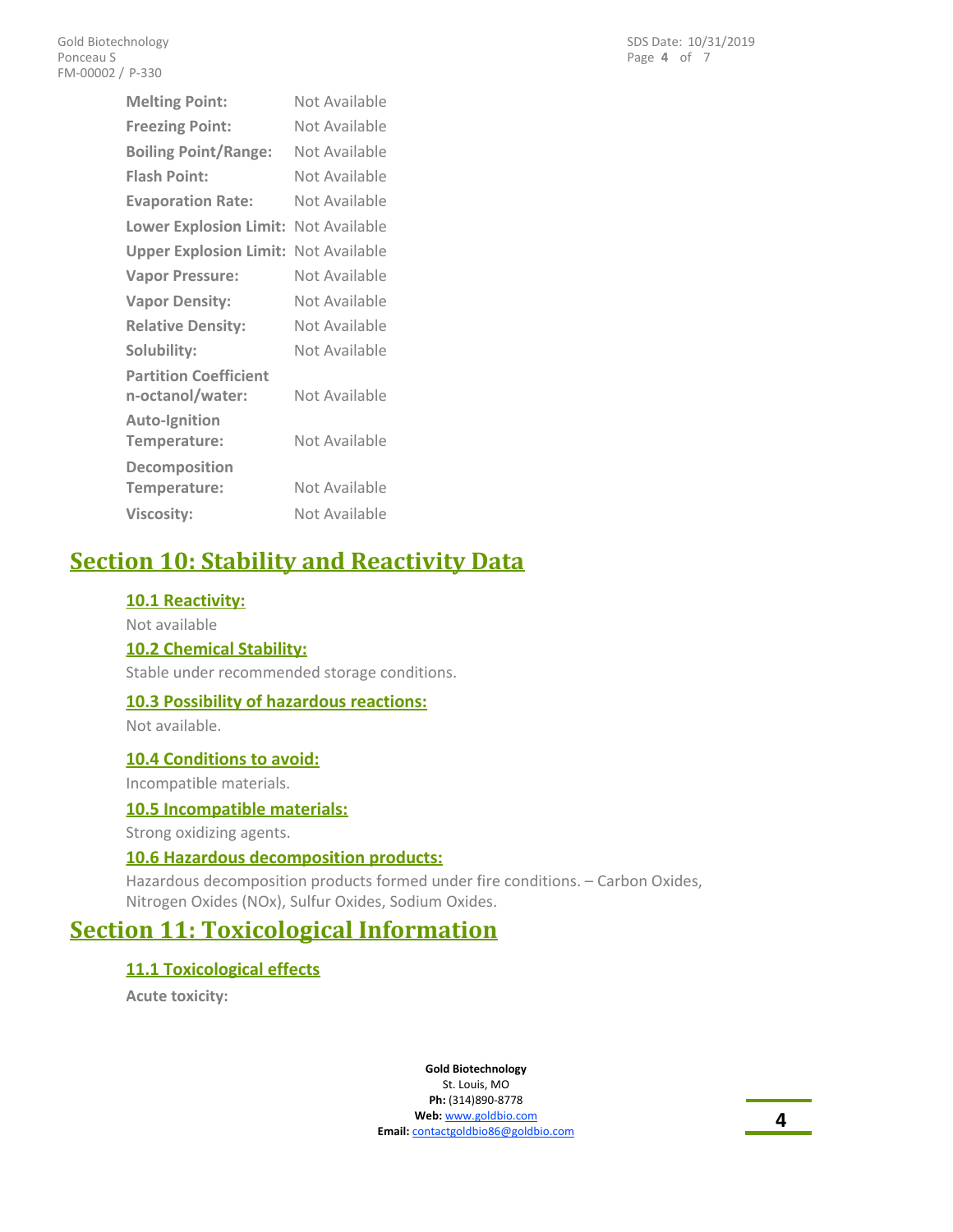#### **Skin corrosion/irritation:**

Not available.

#### **Respitory or skin sensitization:**

Not available.

#### **Germ cell mutagenicity:**

Not available.

#### **Carcinogenicity:**

| IARC:  | No component of this product present at levels greater than or equal<br>to 0.1% is identified as probable, possible or confirmed human<br>carcinogen by IARC.  |
|--------|----------------------------------------------------------------------------------------------------------------------------------------------------------------|
| ACGIH: | No component of this product present at levels greater than or equal<br>to 0.1% is identified as probable, possible or confirmed human<br>carcinogen by ACGIH. |

| NTP: | No component of this product present at levels greater than or equal |
|------|----------------------------------------------------------------------|
|      | to 0.1% is identified as probable, possible or confirmed human       |
|      | carcinogen by NTP.                                                   |

No component of this product present at levels greater than or equal to 0.1% is identified as a carcinogen or potential carcinogen by OSHA. **OSHA:**

#### **Reproductive toxicity:**

Not available.

#### **STOT-single exposure:**

Not available.

**STOT-repeated exposure:**

Not available.

#### **Aspiration hazard:**

Not available.

**Likely routes of exposure:**

Respiratory organs, mouth, skin, and eyes.

#### **Symptoms of exposure:**

To the best of our knowledge, the chemical, physical, and toxicological properties have not been thoroughly investigated.

#### **Additional Information:**

RTECS: QJ6600000

# **Section 12: Ecological Information**

#### **12.1 Toxicity:**

Not available.

#### **12.2 Persistence and degradability:**

Not available.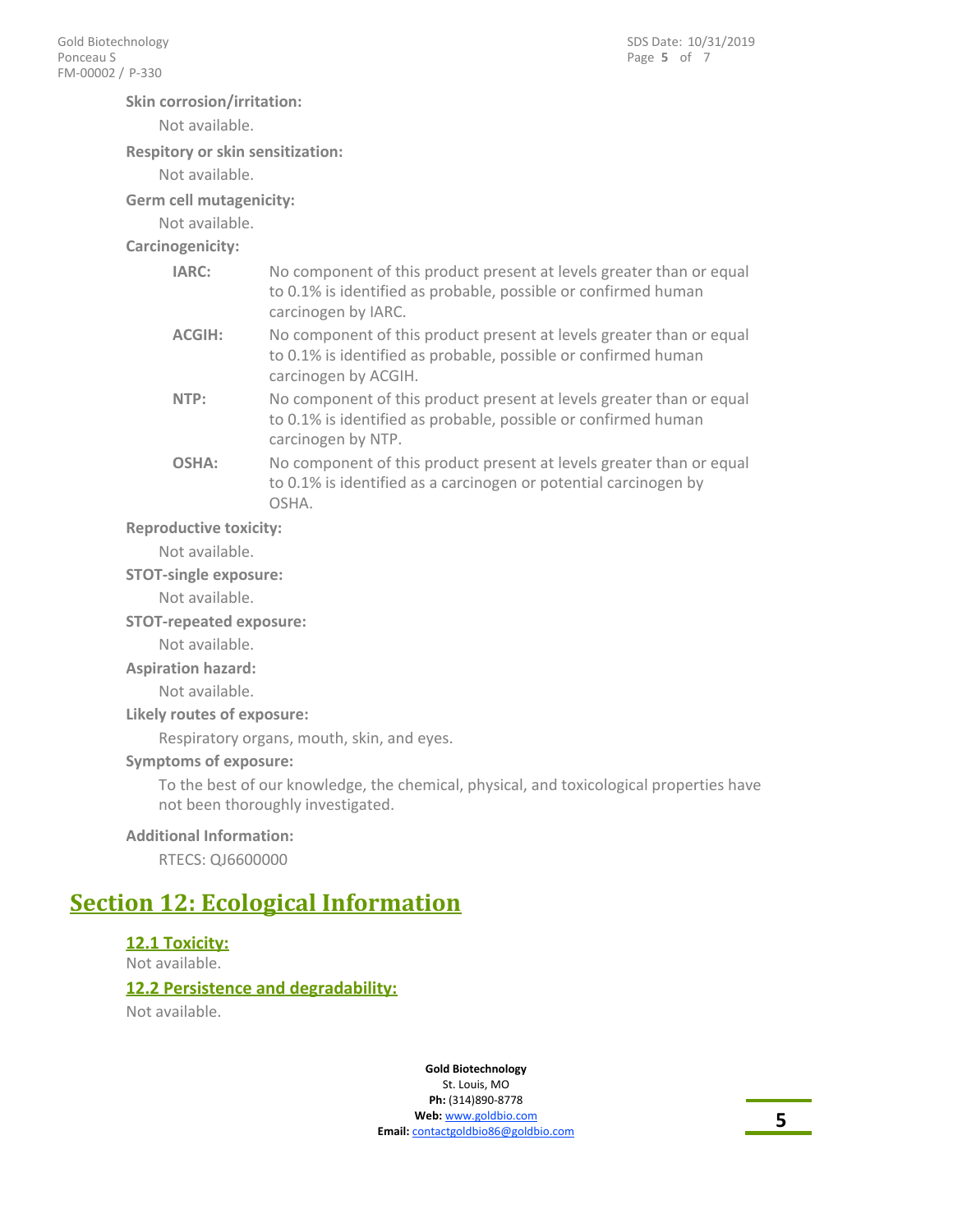FM-00002 / P-330 Gold Biotechnology Ponceau S

Page **6** of 7 SDS Date: 10/31/2019

#### **12.3 Bioacumulative potential:**

Not available.

## **12.4 Mobility in soil:**

Not available.

# **12.5 Other adverse effects:**

None.

# **Section 13 Disposal Considerations**

Dispose of product in accordance with local rules and regulations.

# **Section 14: Transport Information**

## **14.1 US Department of Transportation (DOT)**

This material is considered to be non-hazardous for transport.

## **14.2 International Maritime Dangerous Goods (IMDG):**

This material is considered to be non-hazardous for transport.

### **14.2 International Air Transportation Association (IATA)**

This material is considered to be non-hazardous for transport.

# **Section 15: Regulatory Information**

#### **SARA 302 Components:**

SARA 302: No chemicals in this material are subject to the reporting requirements of SARA Title III, Section 302.

#### **SARA 313 Components:**

SARA 313: This material does not contain any chemical components with known CAS numbers that exceed the threshold (De Minimis) reporting levels established by SARA Title III, Section 313.

#### **SARA 311/312 Hazards:**

No SARA Hazards

| <b>Massachusetts Right To Know Components:</b> | $CAS - No.$ |
|------------------------------------------------|-------------|
| Ponceau S                                      | 6226-79-5   |
| <b>Pennsylvania Right To Know Components:</b>  | $CAS - No.$ |
| Ponceau S                                      | 6226-79-5   |
| <b>New Jersey Right To Know Components:</b>    | $CAS - No.$ |
| Ponceau S                                      | 6226-79-5   |
| <b>California Prop. 65 Components:</b>         |             |

This product does not contain any chemical known to the State of California to cause cancer, birth, or any other reproductive defects.